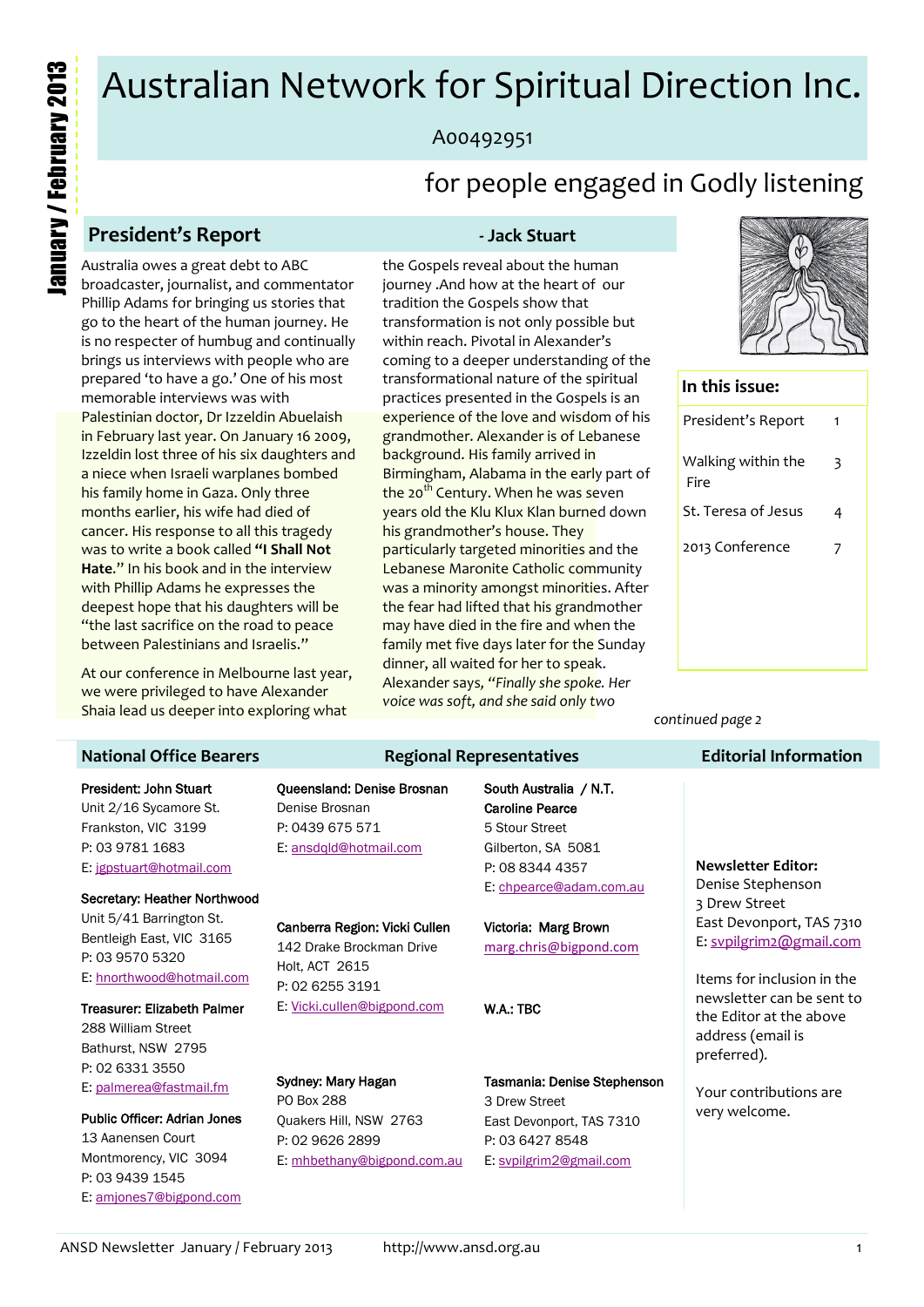*words, though she repeated them until she was sure we understood and accepted them: 'No Hate. No Hate…' And I felt the burden lift from the heart of my family."* Alexander acknowledges that this incident in his early life set him on his spiritual path. He came to write his book "The Hidden Power of the Gospels" as a result of the transformative nature of his Grandmother's presence and wisdom about the presence of God even in such a terrible event.

The similarity between Izzeldin's response as a Muslim and response of another Semitic wisdom figure who is a Christian is remarkable. The message is loud and clear; hate has no place in the hearts of those who want peace. It is only love that transforms. Richard Rohr eloquently says that if our negative stances to life are not transformed they will be transmitted, i.e if our pain, vulnerability, our woundedness is not transformed we will transmit all this onto others. As we know, our ministry of spiritual direction is all about this transformation.

We only have to look closely and deeply enough to see such examples in events and people all around us. It is important to realize that this quality revealed by the above examples is not just Christian. It is human and all religious traditions attempt to enshrine this in their spiritual practices.

I believe that what happened at our conference last year was very significant for the mission of ANSD and for the whole spiritual direction community. We had sought to make our time together a contemplative one and one that enabled us to further depth what it means to offer spiritual direction in a contemporary world. Alexander gave us quality input and allowed the time we needed to reflect on what we had heard and make it our own. Alexander's work flows out of 150 years of scripture scholarship and many people are finding it a fresh approach to discovering the riches of the living presence of Jesus the Christ in our lives today.

We are all aware of the work of Henri Nouwen and his phrase **'the wounded healer.'** This is the title of his 1979 book. It has helped many of us to see that indeed, we are all wounded healers and that if we neglect our own wounds we cannot work effectively in any work of service. Nouwen tells that the inspiration for his book came from a Hebrew story concerning a Rabbi who came across the prophet Elijah.

*"Tell me –when will the Messiah come?" Elijah replied, "Go and ask him yourself." "Where is he?" said the Rabbi.*

*"He's sitting at the gates of the city," said Elijah. "But how will I know which one is he?"*

*The Prophet said, "He is sitting among the poor, covered with wounds. The others unbind all their wounds at the same time and bind them up again, he unbinds only one at a time and binds them up again, saying to himself, "Perhaps I shall be needed; if so, I must be ready so as not to delay for a moment."* 

**President's Report** continued *Henri Nouwen adds, "What I find impressive in this story Henri Nouwen adds, "What I find impressive in this story are these two things: first, the faithful tending of one's own woundedness and second, the willingness to move to the aid of other people and to make the fruits of our own woundedness available to others."*

> Izzeldin and Alexander's Grandmother give living testimony to Nouwen and Rohr's insights.

Alexander posits that there is only one Gospel with four chapters. Each chapter was written for a specific community in order to help them develop spiritual practices and disciplines around a specific question that was pressing on them at the time. The four questions are

|      | Matthew "How do we attend to change?" |
|------|---------------------------------------|
| Mark | "How do we endure suffering?"         |
| John | "How do we receive joy/grace?"        |
| Luke | "How do we mature in service?"        |
|      |                                       |

These questions are universal and they are cyclical. Furthermore, they are questions that are at the heart of how we deal with our woundedness. The issue of hate is one we are all too familiar with. As change sweeps over us and we deal with the suffering it brings we can so often succumb to blame and destructive anger. The first two chapters reveal that deep within us we have everything we need to attend to change creatively and to endure suffering with courage. The communities that Matthew and Mark were writing to were learning to experience the power of the Living Christ among them. They were coming to see that what Jesus offered, 'back then,' was alive within them now. As the early communities became aware of their Christian identity, John and Luke address the issues of how the Living Christ is among them showing that joy and grace are the fruits of coming through change and suffering and that the road to maturity is the royal road that the Emmaus story contains. What Alexander has offered is a fresh approach in looking at the spiritual practices inherent in dealing with these common human themes.

In the last year ANSD, through its conference and its regional groups and by its presence in the AECSD has continued to offer support and encouragement to its members and to the wider spiritual direction community. Networking has also been an important aspect of our work in the last year. We worked with the New Zealand spiritual direction community in sharing the airfare costs so that Alexander could present at both our conferences. Another aspect of networking has seen ANSD be a catalyst for Alexander to work with other groups and people. This has meant the formation of people outside of the spiritual direction community and at the same time helped promote the ministry of spiritual direction.

We also conducted a workshop for members before the conference. We had not offered such an opportunity for a while. Phillip Carter, a former President of ANSD and Director of the Julian Centre in Adelaide (1997-2009) ran a workshop entitled **"A Wise Heart: Spiritual Direction as a transformative way of being with others."**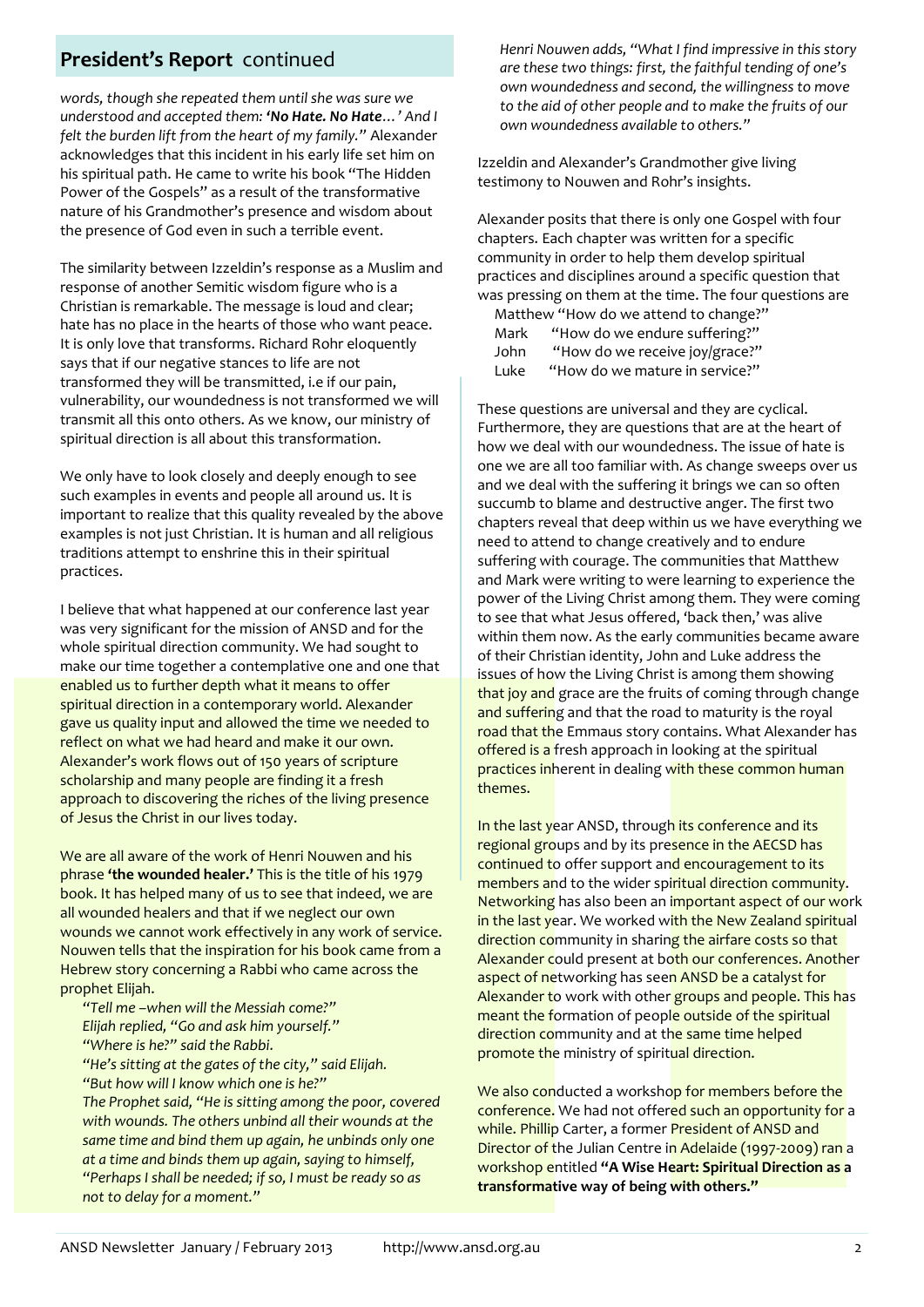### **President's Report** *(Continued)*

This was well attended with 30 people participating. Phillip's presentation was very well received.

Where to for ANSD? I believe we are in a good place because we have competent and capable people in our ranks. The success of last year's conference is a testimony to what we have to offer. We will always need new people to come forward to take on the tasks of keeping ANSD alive and well and an effective voice for the SD community. I believe we have something that is unique. Our members are from the ranks of spiritual directors and from those who are interested in the ministry of spiritual direction. This enables us to invite a wider network to our meetings and conferences and so be enriched by them.

We also need to acknowledge a very important person. Jo Windeyer has been the editor of our newsletter for a number of years. She has done this with great dedication and we are deeply grateful to her. Jo has new commitments and is unable to continue. Jo, thank you so much. We also take this opportunity to farewell three members from the executive. Thanks to Di Bradley, Cath Connelly and Pirrial Clift. Di and Cath have served for five years and Pirrial for two years. Their contribution has been exceptional. We thank Di and Cath for the work they did in running the conferences in Adelaide and Melbourne. We are fortunate to have such skilled and committed people in our ranks.



Incarnate Word in Whom all nature lives Cast flame upon the earth; raise up contemplatives Among us, those who walk within the fire Of ceaseless prayer, impetuous desire, Set pools of silence in this thirsty land. (James McCauley)

*from A Letter To John Dryden, in Collected Poems 1936-1970*

# **Walking Within the Fire**

An image of a family sheltering under a jetty in Dunalley (Tas) as they sheltered from the fire-storm that descended on this tiny coastal community has transfixed me. My friend Peter sent me an email asking us all to pray - for Bonnie. She had gone to a funeral in Hobart, leaving her 5 children with her parents. Her husband is bushwalking and cannot be contacted. She has made it to Peter's house at Midway Point, and can see the smoke from his window. She knows her house is burning down and there is nothing she can do, no way she can know if her parents and her children are alive or dead. "Pray they made it out" it reads, "pray they find a place to shelter." Then the photo - taken by a Dad who needs to let his daughter know her children are alive. "pray for clear air for them to breathe", "pray they can hold on", "pray that the children will stay calm", "pray for a boat to take them out of there"... pray...

I don't know how to pray all these things. Part of me believes that God will intervene, but another, deeper, more primal part of me does not expect God to do this. I pray what they ask me to pray but my deeper prayer is "Lord I believe... help my unbelief".

Another fiery summer ignites this wide brown land. Even down here in this southern, green place the air itself seems to be burning. I step outside one morning and I can smell the smoke. The sky is that eerie orange colour that signals

somewhere is burning. And the familiar feeling of dread sits in my stomach. There are no words in me that can express this fear, so no words to bring before my God in prayer. So I walk – at times like this I let my feet pray for me.

As I follow my well-trodden path I breathe in the hot dry air and breathe out my prayer. I close my eyes and pay attention to the acrid, woody scent of the smoke and let my prayer rise in the smoke, I open my eyes and feel them smart from smoke and let tears become my prayer.

And life goes on. Another day passes. The threats of fire ignite and are contained, over and over again, all around this land we love. I try to hold my smoky prayer inside me, and each time I smell the smoke, or see images of the fires, or read my sister's Facebook to get an update on her bushfire alert level, I feel the smoke leave my body and rise up to the heavens. And I wonder, is this what it means to be 'on fire for God'?

#### Denise Stephenson

*Denise is the ANSD Regional Representative for Tasmania. She lives on the NW Coast in Devonport and loves nothing more than putting on her boots and going for a very long walk.*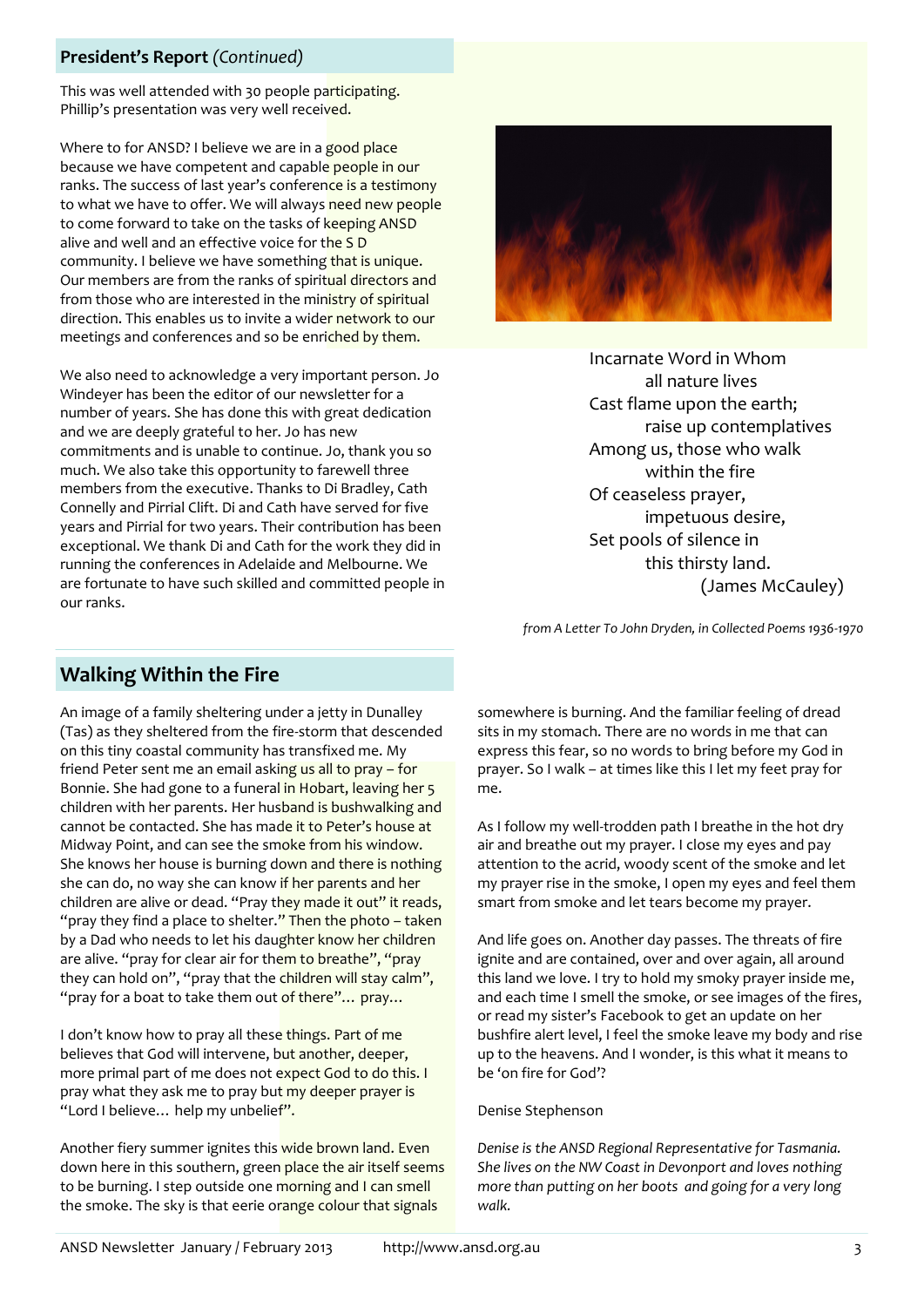### **St. Teresa of Jesus** *By Anne Morris Bannerman*

Teresa of Jesus or as we also know her Teresa of Avila was the third child of Beatriz and Alonso. She was born in Avila, Spain in 1515 and died in 1582 at 67 years. This 16<sup>th</sup> century woman was the first woman to be made a doctor of the Roman Catholic Church and we celebrate her in the church calendar on the  $15<sup>th</sup>$  of October each year.

Like Hildegard of Bingen and her Scivias and Julian of Norwich and her Revelations of Divine Love, Teresa wrote her Vida [her life story], an autobiography and the Interior Castle. Also like Hildegard who was bedridden for some years, and Julian who nearly died from illness and fever, Teresa had a life of extreme illness.

All three women were women of their era, with the social and economic constraints of their times and the lack of life choices. All became powerful and influential through their lives as mystics and visionaries, as leaders of women and with great impact of their religious orders and the church. All are beloved and followed by many in the  $21^{st}$  century.

The reason I have chosen to write about St Teresa of Avila is because as a mystic and visionary she can provide us through her practice of mental prayer with an understanding of our internal spiritual world.

Teresa's life was one of determination, of vision, insight and focus. It was also a life of suffering, guilt and chronic illness. Her relationship with God included a strong thread of self-punishment. She believed she deserved her suffering and kept her 'discipina' with her at all times and flogged herself, even when travelling. She wore her cilicio [hair shirt like St Thomas More] and tied nettles to her wrists.

St Teresa of Jesus is important in the church as one who drove the reform of the Carmelites, initially in the women's monasteries and latterly with St John of the Cross, in the men's monasteries. The Carmelites were a 12<sup>th</sup> century order which was established after the third crusade when a group of hermits began practicing their Christianity on Mount Carmel, near Jerusalem, and following the ways of the Prophet Elijah.

Teresa is important also because of her profound belief in and practice of mental prayer, a practice which shaped her life and the Carmelites as enclosed contemplatives. Teresa travelled widely throughout Spain.

How it was that Teresa of Jesus, a beautiful young woman from a wealthy and genteel family became a nun is an interesting story. She was influenced by her family background, by the society of 16<sup>th</sup> century Spain and by the politics of the church.

Teresa's paternal grandfather Juan converted from Judaism to Christianity in the late 15<sup>th</sup> century, to protect his family. However during the reign of Ferdinand and

Isabella of Spain and under the influence of the Inquisition, Juan and his family including Teresa's father Alonso, were punished for continuing Jewish practices. They were forced to parade in robes of shame, a yellow sambenito (a garment) marked with a large green cross and tongues of fire. Soon after, Teresa's grandfather relocated the family to Avila and joined a family business in silks and woollens. This fortunate move enabled Teresa's father Alonso and subsequently Teresa's family to become wealthy.

The shame of the public punishment affected Alonso and may well have carried through to Teresa. Teresa's mother, Beatriz was the 14-year-old cousin of Alonso's first wife who had died. Beatriz herself died in her late 20's after having 9 children. Teresa was 12 years old at the time and suffered deeply from her mother's death. All these human events were against a background of church and state volatility in Spain.

It is likely that this family background of cultural and religious variety, strength and ability to adapt, gave Teresa her resilience and determination to pursue her quest for a personal faith and vision for the reform of the Carmelites. She was clever and an independent thinker, aware of the restrictions on women including the limits marriage placed on women, even noble women in Spain.

As a mature nun, she saw women of noble families as slaves to luxury and that she herself had sidestepped this by choosing the strangely liberating confinement of monastic life. She wrote giving us an insight into the social life in  $16<sup>th</sup>$  century Spain:

"I saw that she was a woman and as subject to passions and weaknesses as I was, and I understood how little nobility mattered, because the more nobility people could claim, the greater were their troubles and trials. I saw how careful they had to be about behaving in accordance with rank, which hardly gave them the freedom to live. They can't eat their meals at the right time or in the right order, because everything has to be done according to their rank, and not their physical requirements. Even what they eat often has more to do with their position than their appetites." 1

The beautiful and very flirtatious 16-year-old Teresa was, like many young women of her era, placed in an Augustinian nunnery for 12 months. It was the like a finishing school for the young women where they were taught refined domestic duties in preparation to run a household after an arranged marriage.

Against the wishes of her father who had arranged a marriage for her, Teresa made a choice to become a nun. This was after 19 months in the convent, a visit to her uncle and the reading of St Jerome's letters, and an illness which left her with a terrible fear that if she died right then "I would have gone to hell." 2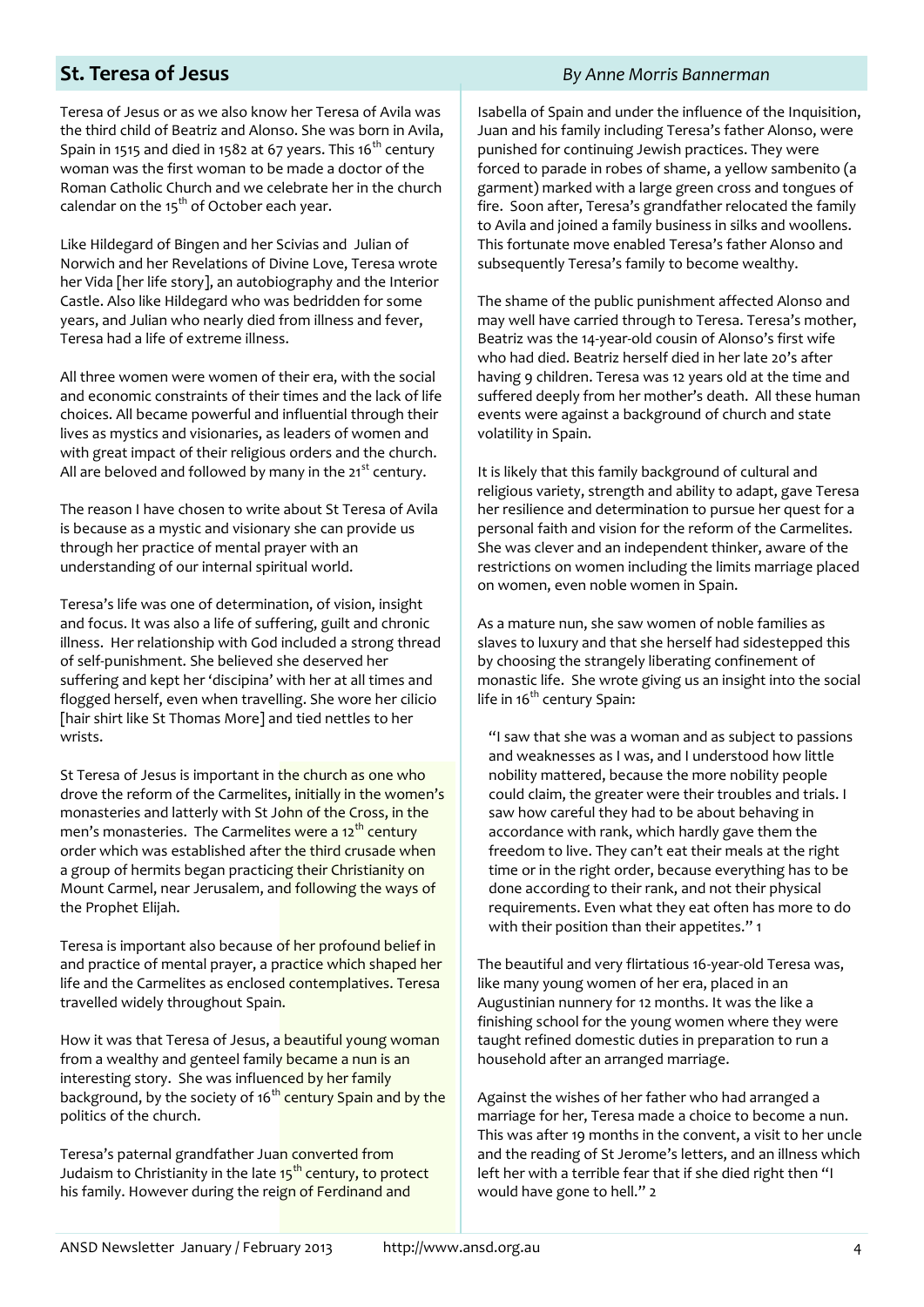# **Saint Teresa of Jesus** (cont.)

Teresa's decision to continue her monastic life was challenged by her father, by society, the church and even herself. She wrote:

"Even though I couldn't make myself want to become a nun, I saw that that was the best and safest thing to do, and so little by little I decided to bully myself into doing  $it"$  3

Teresa was haunted throughout her life by guilt and a feeling of unworthiness. I have wondered about this. In the same way that we as women and men are products of our age and are subject to the protocols and societal rules of western 21<sup>st</sup> century, so too was Teresa whose choices were limited by the rules of the church and society.

I wonder whether her deep-seated guilt was a hangover from her father, Alonso's shame with the punishment his family suffered when they were paraded as Christianised Jews through their town. Or did Teresa have an affair before entering the nunnery at 16, or even did she have a child.

Teresa wrote in her Vida, life story, about her life before entering the nunnery:

"I began to wear fancy things since I wanted to be attractive, and to fuss with my hands and my hair….I used perfumes and all the silly baubles I could get hold of…" and their was a hint in the Vida that she "almost lost her honour." 4

A friend of mine, who studied Teresa along with other saints like Catherine of Sienna and Therese of Liseaux in the context of contemporary young women and eating disorders, wondered whether Teresa might have been Lesbian. Or was it simply that she saw many women, including her mother, die young from childbirth. Fortunately these would not be an issue or less of an issue for women in western society now, but they were then and of course still are in many parts of the world.

Whatever the reason for Teresa, her guilt drove her behaviour and her extreme self-discipline and the harsh and austere life that the enclosed reformed Carmelites lived. The reform of the church in  $16<sup>th</sup>$  century Europe was influenced by Luther who wrote and railed against the luxuries and corruption of the Roman Church. Luther's life and religious war against Rome coincided with Teresa's life.

Teresa's journey over the decades from living in the convent of the Incarnation near Avila as a young woman to the seeding of reformed Carmelite monasteries throughout Spain was one which included many travels across the country, submissions and conversations with the church leaders and bishops, assistance by family

members and many episodes of illness. Her illnesses included swooning, pain, fevers, heart pain, and cataleptic episodes. She was so ill at one time that her community thought she had died and her body was placed in a coffin and only her father prevented burial by his insistence "This daughter is not for burying." 5 She recovered.

Teresa's reform of the Carmelite monasteries was from places of openness to society, visitors, luxury, refinement and patronage by the wealthy to small discalced convents where sisters could be enclosed without luxury devoting all their energies to God. In August 1562 on St Bartholomew's Day, after overcoming many obstacles, the bell was first rung and the mass first celebrated at a convent at San Jose, near Avila. A small group of Discalced nuns wearing course brown sack cloth and living a reformed model of the ancient rule of the Carmelites began their enclosed lives.

Discalced Carmelites followed Teresa's reforms whereas the Calced followed the ancient Carmelites. Discalced literally means "shoeless." The rules of Teresa's Nuns included, silence (though not absolute); no red meat except for the ill; poultry once a week; bread, cheese, fruit, fish and eggs as the main diet; self flagellation to be public and with the prioresses' permission to prevent self indulgence; and mandatory recreation including singing, poetry and dancing.

The convents were places where poor nuns and those from the aristocracy we equal. The idea was both holy and revolutionary like the foundational ideas of Jesus. They were based on the original Carmelites of the  $12<sup>th</sup>$  century, who lived as hermits in a community, with silent and community liturgical prayer.

The core of Teresa's faith was her prayer life and mental prayer. A practice of which coincides with our modern openness to the meditation practices of the East together with a desire for a more contemplative life. Meditation in the church has its origins in the desert fathers, the Benedictine, the Carmelites, Meister Eckhart and the modern influences of John Main, Thomas Merton and Bede Griffiths.

Teresa was deeply influences as a young nun by the "Third Spiritual Alphabet" by a Franciscan mystical writer Francisco de Osuna and by Erasmus who wrote on mental prayer. Both were contemporaries of Teresa. Mental prayer became the centre of her life and the core of her relationship with God. It represented a relationship between the soul and God.

Teresa experienced ecstasies was even reported to levitate. She was part of the iluminisimo or interior enlightment which not unknown in Spain but was increasingly seen as a threat to the established church and therefore came under the review of the Inquisition. Teresa herself was under suspicion and requested at the age of 45 by the Dominicans who were leading the Inquisition to write her life story, which she did in the form of the Vida.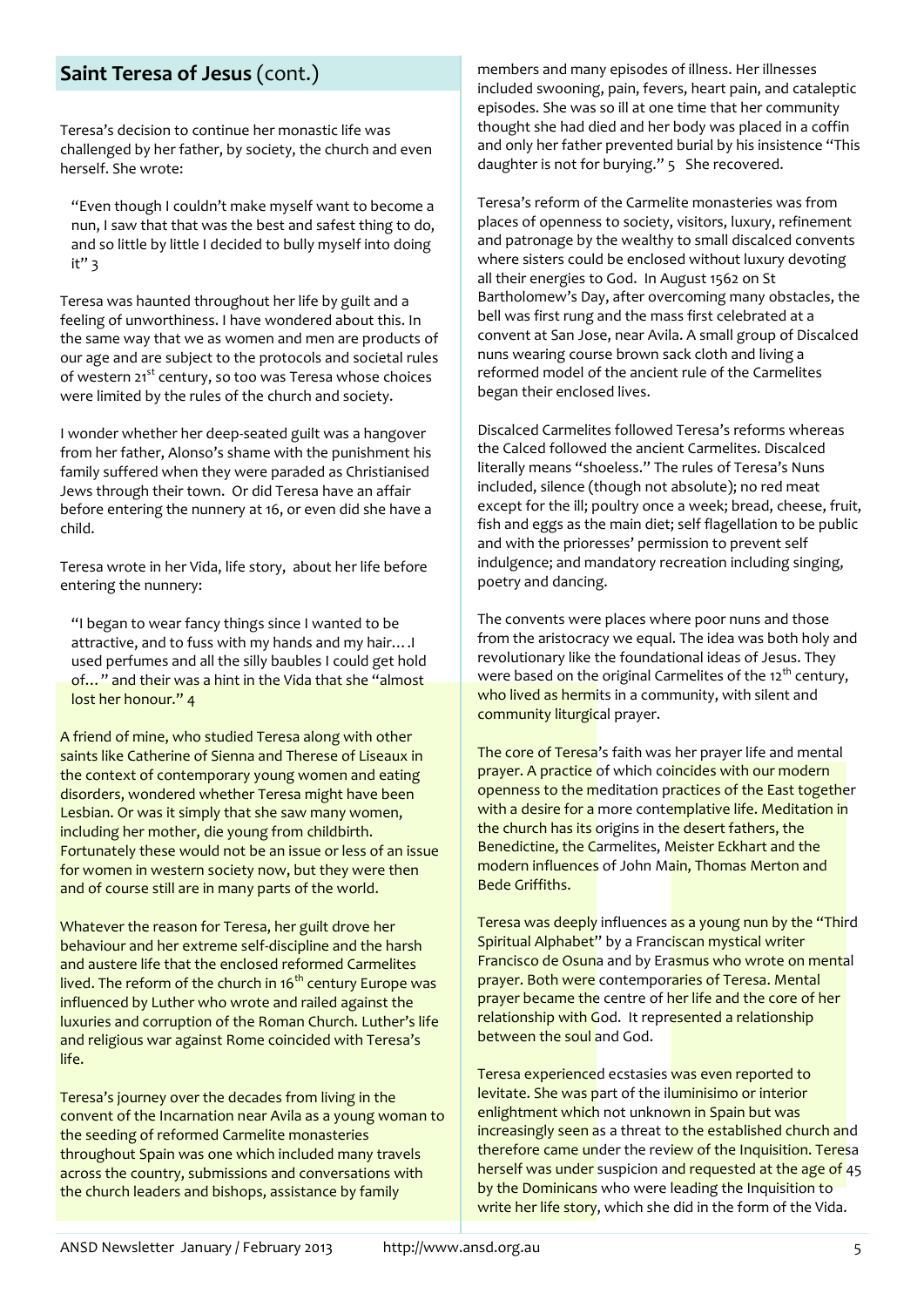## **Saint Teresa of Jesus** (cont.)

Teresa had always been careful to follow Osuna's advice to seek guidance from more experienced confessors. One of her confessors who worked at the Incarnation convent was St John of the Cross, who was imprisoned at one stage during the period of the Inquisition.

The Vida was Teresa's account of her conscience and a description of her spiritual life. She later wrote the Interior Castle, a detailed description of seven chambers of deep prayer leading to the "I am".

Teresa's life was one of the ministry of prayer, listening to people and giving spiritual guidance. She wrote in her autobiography:

"If people have Jesus Christ with them as Friend and loving Guide, they can put up with anything. For Christ helps and strengthens us, he never abandons us, and is a sincere and true Friend." 6

There is a Discalced Carmelite monastery in Goonellabah, where the nuns live enclosed lives. On their website they write:

"We want to help all those who are seeking God, and those who are not, to find Him in a peace that will last forever." 7

As St Teresa of Jesus wrote:

Nothing can trouble, nothing can frighten Those who seek God shall never go wanting Nothing can trouble, nothing can frighten God alone fills us. 8

Christ Has No Body

Christ has no body now on earth but yours, no hands but yours,

no feet but yours.

Yours are the eyes through which is to look out

Christ's compassion to the world;

yours are the feet with which he is to go about doing good;

yours are the hands with which he is to bless us now.

- Saint Teresa of Jesus

- 1. Terese of Avila: the progress of a soul" by Cathleen Medwick. Doubleday, NY, 1999 p. 77
- 2. op. cit. p. 22
- 3. op. cit. p. 21.22
- 4. op cit. p. 17.
- 5. op cit. p. 31.
- 6. From the Autobiography by St Teresa of Avila as quoted in the Benedictine Dailey Prayer: a short breviary, p. 2162
- 7. <http://www.flowerofcarmel.com/>
- 8. Together in Song: Australian Hymn Book II : harmony edition, Hymn 739, music by Jacques Berthier and words by St Teresa of Jesus.